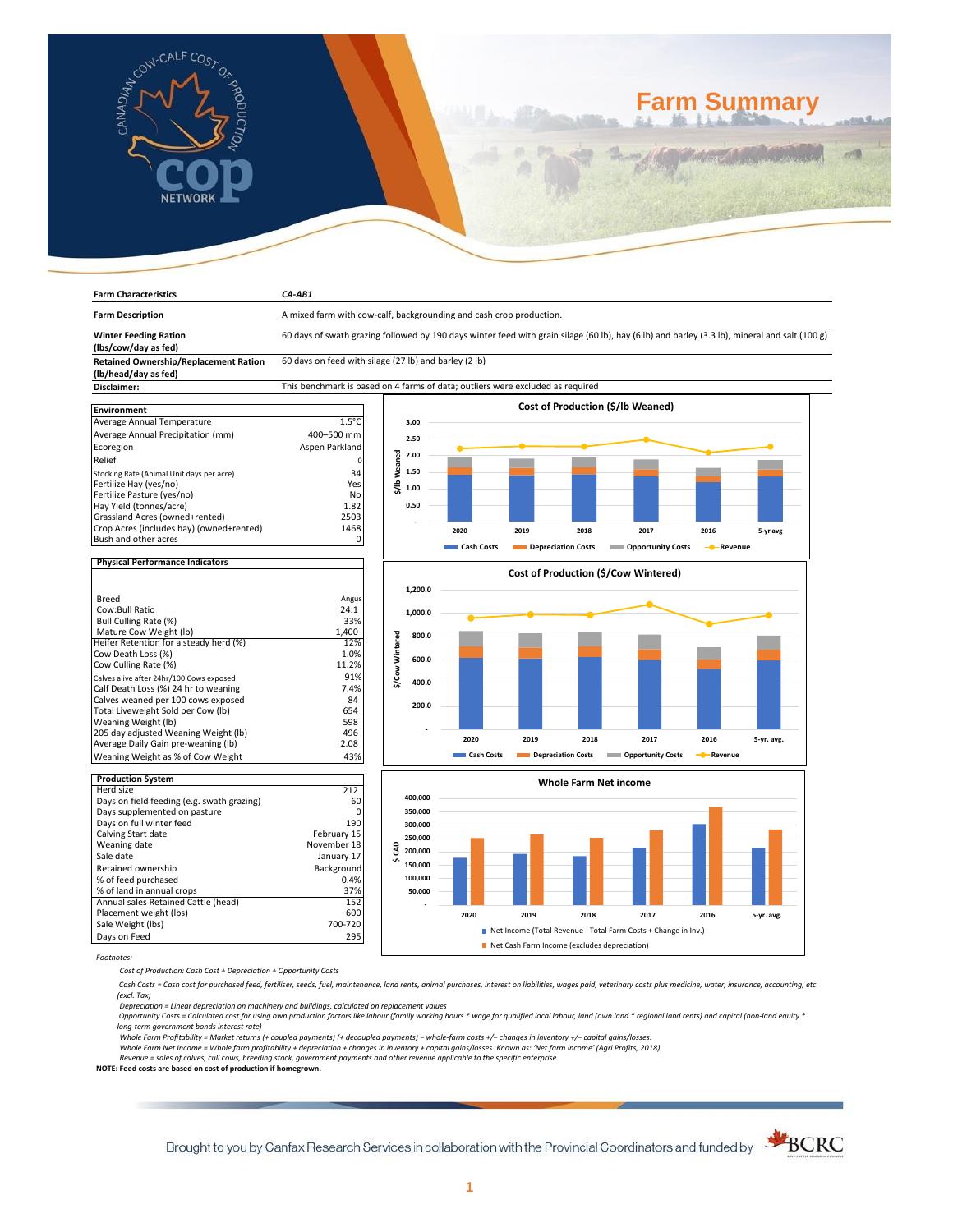## **Whole Farm Overview Page**

| Overview                                                                                                                                                        |                |                          |                                           |                          |                          |                          |                          |
|-----------------------------------------------------------------------------------------------------------------------------------------------------------------|----------------|--------------------------|-------------------------------------------|--------------------------|--------------------------|--------------------------|--------------------------|
| <b>Operation Maturity</b>                                                                                                                                       | Medium         |                          |                                           |                          |                          |                          |                          |
| <b>Herd Size</b>                                                                                                                                                | 212            |                          | Beef Animals Sold from Retained Ownership |                          | 152                      |                          |                          |
| Paid Labour (hours)                                                                                                                                             | 403            |                          |                                           |                          |                          |                          |                          |
| Unpaid Labour (hours)<br>Average wages - paid and unpaid (\$/hr)                                                                                                | 1,976<br>18.05 |                          |                                           |                          |                          |                          |                          |
| Revenue                                                                                                                                                         |                | 2020                     | 2019                                      | 2018                     | 2017                     | 2016                     | 5-yr. avg.               |
| <b>Market Revenue</b>                                                                                                                                           | 5-yr ava       | 733,244                  | 760,964                                   | 734,572                  | 757,185                  | 793,501                  | 755,893                  |
| Cow-Calf                                                                                                                                                        | 28%            | 202,986                  | 209,501                                   | 208,546                  | 227,835                  | 191,879                  | 208,150                  |
| Cash Crops                                                                                                                                                      | 42%            | 302,112                  | 324,022                                   | 304,368                  | 323,019                  | 330,433                  | 316,791                  |
| Retained Ownership                                                                                                                                              | 31%            | 228,147                  | 227,441                                   | 221,658                  | 206,330                  | 271,189                  | 230,953                  |
| <b>Government Payments</b>                                                                                                                                      | 0%             | 207                      | 207                                       | 207                      | 207                      | 207                      | 207                      |
| Other Farm Revenue +                                                                                                                                            | 0%             | $1\,$                    | 2                                         | $\mathbf{1}$             | 8                        | 15                       | 5                        |
| <b>Total Revenue</b>                                                                                                                                            | 100%           | 733,452                  | 761,173                                   | 734,780                  | 757,400                  | 793,723                  | 756,106                  |
| Change in Inventory                                                                                                                                             |                |                          | (1, 117)                                  |                          | ÷,                       |                          | (223)                    |
| <b>Expenses</b>                                                                                                                                                 |                | 2020                     | 2019                                      | 2018                     | 2017                     | 2016                     | 5-yr. avg.               |
| <b>Depreciation</b>                                                                                                                                             |                | 74,147                   | 71,947                                    | 68,331                   | 66,357                   | 65,060                   | 69,168                   |
| Machinery                                                                                                                                                       |                | 57,539                   | 55,622                                    | 52,409                   | 50,757                   | 49,719                   | 53,209                   |
| <b>Buildings</b>                                                                                                                                                |                | 16,607                   | 16,325                                    | 15,922                   | 15,600                   | 15,341                   | 15,959                   |
| <b>Overhead costs</b>                                                                                                                                           |                | 32,271                   | 32,335                                    | 31,513                   | 29,583                   | 28,629                   | 30,866                   |
| Land improvement                                                                                                                                                |                |                          |                                           |                          |                          |                          |                          |
| <b>Machinery Maintenance</b>                                                                                                                                    |                | 8,086                    | 7,946                                     | 7,619                    | 7,426                    | 7,236                    | 7,663                    |
| <b>Buildings Maintenance</b>                                                                                                                                    |                | 947                      | 960                                       | 941                      | 895                      | 871                      | 923                      |
| Contract labour                                                                                                                                                 |                | 7,834                    | 7,600                                     | 7,269                    | 6,959                    | 6,830                    | 7,298                    |
| Diesel, Gasoline, Natural Gas                                                                                                                                   |                | 4,937                    | 5,541                                     | 5,743                    | 4,926                    | 4,380                    | 5,105                    |
| Electricity                                                                                                                                                     |                | 831                      | 813                                       | 746                      | 463                      | 548                      | 680                      |
| Water                                                                                                                                                           |                |                          |                                           |                          | ÷,                       |                          |                          |
| Farm insurance                                                                                                                                                  |                | 1,692                    | 1,642                                     | 1,570                    | 1,503                    | 1,475                    | 1,577                    |
| Disability and accident insurance                                                                                                                               |                |                          |                                           |                          |                          |                          |                          |
| Farm taxes and duties                                                                                                                                           |                | 415                      | 403                                       | 385                      | 369                      | 362                      | 387                      |
| Advisor costs                                                                                                                                                   |                | 1,934                    | 1,876                                     | 1,795                    | 1,718                    | 1,686                    | 1,802                    |
|                                                                                                                                                                 |                | $\overline{\phantom{a}}$ |                                           |                          |                          |                          | $\sim$                   |
| Accountant & legal fees<br>Phone & utilities                                                                                                                    |                |                          |                                           | 1,636                    | 1,599                    |                          |                          |
|                                                                                                                                                                 |                | 1,680                    | 1,668                                     |                          |                          | 1,575                    | 1,632                    |
| Other overhead costs                                                                                                                                            |                | 3,913                    | 3,885                                     | 3,810                    | 3,725                    | 3,667                    | 3,800                    |
| Wages, rent and interest payments                                                                                                                               |                | 96,693                   | 102,256                                   | 93,920                   | 82,886                   | 73,250                   | 89,801                   |
| Paid Labour                                                                                                                                                     |                | 14,216                   | 13,791                                    | 13,190                   | 12,628                   | 12,393                   | 13,244                   |
| <b>Unpaid Labour</b>                                                                                                                                            |                | 16,999                   | 16,840                                    | 17,433                   | 18,476                   | 14,848                   | 16,919                   |
| <b>Total land rents</b>                                                                                                                                         |                | 47,301                   | 45,658                                    | 44,783                   | 42,956                   | 37,623                   | 43,664                   |
| Total Interest on debt                                                                                                                                          |                | 35,177                   | 42,807                                    | 35,948                   | 27,302                   | 23,234                   | 32,893                   |
| Cow-Calf                                                                                                                                                        |                | 54,213                   | 54,473                                    | 57,182                   | 50,686                   | 47,732                   | 52,857                   |
| Animal purchases                                                                                                                                                |                | 14,891                   | 14,891                                    | 14,891                   | 14,891                   | 14,891                   | 14,891                   |
| Purchased feed                                                                                                                                                  |                | 15,021                   | 15,760                                    | 19,802                   | 14,242                   | 11,624                   | 15,290                   |
| Other fixed and var. costs *                                                                                                                                    |                | 24,300                   | 23,821                                    | 22,488                   | 21,553                   | 21,217                   | 22,676                   |
| <b>Retained Ownership</b>                                                                                                                                       |                | 176,634                  | 182,071                                   | 180,004                  | 194,306                  | 157,386                  | 178,080                  |
| Animal purchases                                                                                                                                                |                | 164,609                  | 169,833                                   | 168,277                  | 183,626                  | 147,149                  | 166,699                  |
| Purchased feed                                                                                                                                                  |                | 811                      | 990                                       | 1,363                    | 827                      | 534                      | 905                      |
| Other fixed and var. costs *                                                                                                                                    |                | 11,214                   | 11,248                                    | 10,365                   | 9,853                    | 9,704                    | 10,477                   |
|                                                                                                                                                                 |                |                          |                                           |                          |                          |                          |                          |
| Crop and forage<br>Seed                                                                                                                                         |                | 121,874<br>29,673        | 124,678<br>31,578                         | 119,954<br>29,334        | 118,210<br>29,187        | 117,805<br>27,893        | 120,504<br>29,533        |
| Fertilizer                                                                                                                                                      |                | 56,292                   | 58,245                                    | 56,784                   | 56,168                   | 57,582                   | 57,014                   |
| Herbicide                                                                                                                                                       |                | 12,279                   | 11,726                                    | 11,497                   | 11,290                   | 11,139                   | 11,586                   |
| Fungicide & Insecticide                                                                                                                                         |                | $\overline{\phantom{a}}$ | ٠                                         | $\overline{\phantom{a}}$ | $\overline{\phantom{a}}$ | $\overline{\phantom{a}}$ | $\overline{\phantom{a}}$ |
| <b>Irrigation</b><br>Contract labour                                                                                                                            |                | 14,611                   |                                           |                          | 12,979                   |                          | 13,612                   |
| Fuel costs (crop & forage)                                                                                                                                      |                |                          | 14,175                                    | 13,556                   |                          | 12,738                   |                          |
| Other crop and forage                                                                                                                                           |                | 9,020                    | 8,954                                     | 8,783                    | 8,585                    | 8,454                    | 8,759                    |
| <b>Total Farm Costs (excludes unpaid labour)</b>                                                                                                                |                | 555,831                  | 567,758                                   | 550,903                  | 542,027                  | 489,863                  | 541,277                  |
| Cash Costs (Total Farm Costs - Depreciation)                                                                                                                    |                | 481,685                  | 495,812                                   | 482,573                  | 475,670                  | 424,803                  | 472,109                  |
| Depreciation & Opportunity Costs (including unpaid labour)                                                                                                      |                | 91,145                   | 88,786                                    | 85,763                   | 84,833                   | 79,908                   | 86,087                   |
| Total Economic Costs (cash, depr, opportunity)                                                                                                                  |                | 572,830                  | 584,598                                   | 568,336                  | 560,503                  | 504,712                  | 558,196                  |
| <b>Profits</b>                                                                                                                                                  |                | 2020                     | 2019                                      | 2018                     | 2017                     | 2016                     | 5-yr. avg.               |
| Net Income (Total Revenue - Total Farm Costs + Change in Inv.)                                                                                                  |                | 177,621                  | 192,297                                   | 183,877                  | 215,373                  | 303,860                  | 214,606                  |
| Net Cash Farm Income (excludes depreciation)                                                                                                                    |                | 251,767                  | 265,360                                   | 252,206                  | 281,722                  | 368,905                  | 283,992                  |
| + Other Farm Revenue includes: Other enterprises, capital gains and losses as well as calculated interest on savings based on the models previous year profits. |                |                          |                                           |                          |                          |                          |                          |

\*Other fixed and var. costs includes: veterinary, medicine, maintenance and spare parts, and other/miscellaneous

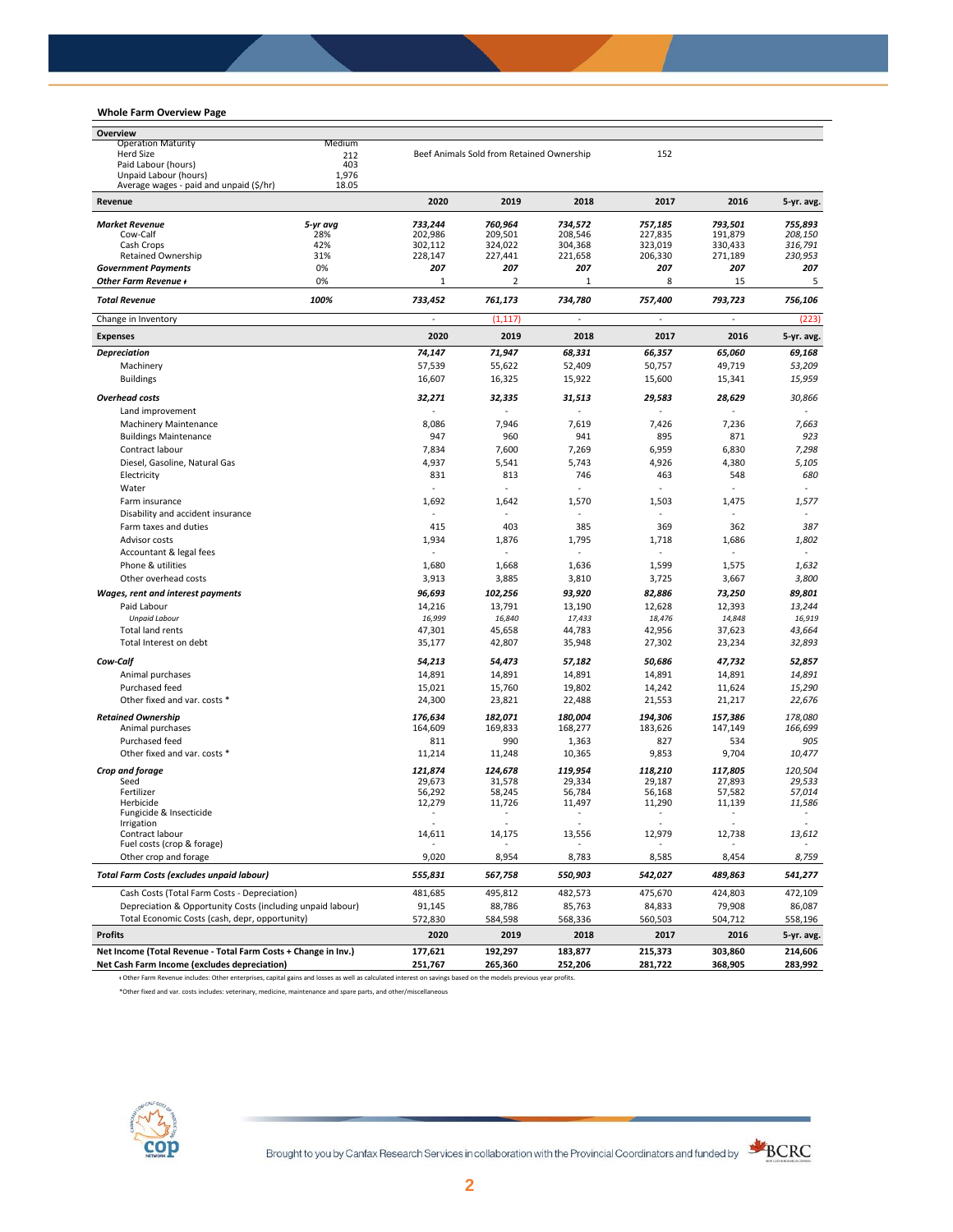| Cow-Calf Enterprise (\$/Cow Wintered)                    | 2020     | 2019                     | 2018           | 2017           | 2016           | 5 yr. avg.   |
|----------------------------------------------------------|----------|--------------------------|----------------|----------------|----------------|--------------|
| Cows Wintered *                                          | 212      | 212                      | 212            | 212            | 212            | 212          |
| Average male and female calf price (\$/head)             | 1,086    | 1,117                    | 1,105          | 1,208          | 966            | 1,096        |
| <b>REVENUE</b>                                           |          | L.                       | $\overline{a}$ |                |                |              |
| Cow Calf                                                 | 958      | 989                      | 984            | 1,075          | 905            | 982          |
| Cull animals and slaughter receipts                      | 152      | 158                      | 159            | 177            | 179            | 165          |
| Breeding livestock receipts                              | 24       | 24                       | 25             | 26             | 27             | 25           |
| Calf Sales and transfer to retained ownership enterprise | 782      | 806                      | 799            | 872            | 699            | 791          |
| Government payments                                      | 0.5      | 0.5                      | 0.5            | 0.5            | 0.4            | 0.5          |
| Other returns                                            | $\sim$   | $\blacksquare$           | $\sim$         | $\blacksquare$ | $\sim$         | $\equiv$     |
| <b>Total Cow-Calf Revenue</b>                            | 958      | 989                      | 984            | 1,075          | 905            | 982          |
| <b>VARIABLE COSTS</b>                                    | ÷        | ä,                       | ÷.             | L,             | $\sim$         | $\mathbf{r}$ |
| Animal purchases                                         | 70.2     | 70.2                     | 70.2           | 70.2           | 70.2           | 70           |
| Feed (purchase feed, fertiliser, seed, pesticides)       | 178.3    | 186.5                    | 203.2          | 184.4          | 148.1          | 180          |
| Machinery (maintenance, depreciation, contractor)        | 119.1    | 115.2                    | 111.2          | 112.0          | 95.3           | 111          |
| Fuel, energy, lubricants, water                          | 39.2     | 39.3                     | 36.6           | 34.4           | 32.4           | 36           |
| Vet & medicine                                           | 32.4     | 31.5                     | 30.1           | 28.8           | 28.3           | 30           |
| Other inputs cow calf enterprise                         | 37.8     | 37.5                     | 36.8           | 36.1           | 33.3           | 36           |
| Labour                                                   |          |                          |                |                |                |              |
| Paid Labour                                              | 18.6     | 17.8                     | 17.7           | 17.9           | 14.1           | 17           |
| Unpaid Labour                                            | 69.2     | 66.5                     | 65.8           | 66.8           | 52.7           | 64           |
| <b>Total Variable Costs</b>                              | 564.9    | 564.6                    | 571.7          | 550.7          | 474.4          | 545          |
| <b>CAPITAL COSTS</b>                                     | $\omega$ | $\mathcal{L}$            | $\blacksquare$ | $\omega$       | $\overline{a}$ | $\mathbf{r}$ |
| Insurance, taxes                                         | 26.1     | 25.3                     | 24.3           | 23.4           | 22.5           | 24           |
| Buildings (maintenance, depreciation)                    | 20.9     | 20.5                     | 20.2           | 20.0           | 18.7           | 20           |
| Land Cost                                                | ÷,       |                          | ä,             | ä,             | ÷,             |              |
| <b>Rented Land</b>                                       | 154.8    | 149.7                    | 147.1          | 142.8          | 121.1          | 143          |
| Own Land                                                 | 47.4     | 45.0                     | 43.8           | 41.6           | 37.0           | 43           |
| Capital Costs                                            | $\sim$   | $\overline{\phantom{a}}$ | $\sim$         | $\overline{a}$ | ÷.             |              |
| Liabilities                                              | 16.9     | 12.0                     | 17.7           | 19.5           | 17.0           | 17           |
| Own capital                                              | 15.6     | 10.2                     | 16.0           | 18.6           | 16.3           | 15           |
| <b>Total Capital Costs</b>                               | 281.6    | 262.8                    | 269.1          | 265.9          | 232.5          | 262          |
| <b>COSTS</b>                                             |          |                          |                |                |                |              |
| Cash Costs                                               | 617.4    | 612.0                    | 624.7          | 599.1          | 521.4          | 595          |
| <b>Depreciation Costs</b>                                | 97.0     | 93.6                     | 90.4           | 90.4           | 79.6           | 90           |
| <b>Opportunity Costs</b>                                 | 132.2    | 121.7                    | 125.7          | 126.9          | 105.9          | 122          |
| <b>Total Production Costs</b>                            | 846.5    | 827.4                    | 840.8          | 816.5          | 706.9          | 808          |
| <b>Profits</b>                                           | 2020     | 2019                     | 2018           | 2017           | 2016           | 5-yr. avg.   |
| Short-term profit (cash costs)                           | 340.6    | 376.7                    | 359.5          | 476.1          | 384.1          | 387          |
| Medium-term profit (cash + depreciation)                 | 243.6    | 283.1                    | 269.0          | 385.6          | 304.5          | 297          |
| Long-term profit (cash + depreciation + opportunity)     | 111.5    | 161.3                    | 143.4          | 258.7          | 198.6          | 175          |
| *Model Maintains a stable herd size                      |          |                          |                |                |                |              |

Costs and revenue are reported for a calendar (e.g. January to December). It reflects revenue and expenses that a producer experiences over that period. Producers who want a cash flow analysis typically use a calendar or agricultural year. This method is often preferred by lenders when getting evaluated for a line of credit or a loan. The model maintains a stable herd, retention rates were adjusted to ensure that

C<mark>ash Costs</mark><br>Cash costs are the outlays over the course of the year, including machine repairs, paid labour, costs of feed production, and purchased feed. CDN COP Network bases cash costs on actual costs of production. Agr market value for some cash costs, including feed.

The cost of producing the feed on-farm and the purchased feed costs as used in that year to reflect the experience and situation of producers. Production inputs, land and any purchased feeds utilized that year are included model. Below are the included costs for feed production:

#### moder.outwhat was made used to receip would continuour.<br>**Feed:** Calculated as feed cost (purchase feed + fertilizer, seed and pesticides for own feed production) + machinery cost (machinery maintenance + depreciation + con rents paid + opportunity cost own land)

**Land:** separated into owned and rented land, includes both crop and pastureland. Land costs = Rents paid + calculated land rents for own land (opportunity cost).

By using the cost of land, the advantage that mature operations have is clearly shown as their cost structure is lower when l and has been fully paid off.

### **Allocation**

Generic allocation uses percent revenues from each commodity to cover overheads and utilizes accounting data for the overhead costs. This takes the approach that overheads and fixed costs will be covered by something grown commodities grown. It should be recognized that as commodity prices fluctuate and revenues to each enterprise fluctuate, the shifting shares will change the cost structure for each enterprise from year to year.

## **Depreciation**

Depreciation on buildings and machinery is a non-cash cost that reveals the ability of the farm to continue operating if an asset needs replacement. Differences in depreciation costs between AgriProfit\$ and the CDN COP Network primarily comes from the use of specific (AgriP rofit\$) versus generic (CDN COP Network) allocation. Where generic allocation results in machine

#### **Opportunity Costs**

Provincing COSS are the non-cash costs that reveal the opportunity of using different resources. These costs can include Unpaid labour, renting out land, the opportunity of selling or buying feed production, and return to capital.

required.<br>Land: The Opportunity costs of land are the rents for new contracts if the farm rents out owned land. It reflects the future cost of renting land. If the producers' profits of utilizing the land outweigh the prof utilizing owned land for production should be preferred and vice-versa.<br>**Labour:** The opportunity costs of labour are the calculated wage for family labour, either off-farm salary or farm manager salary. It is important to

same type of labour.

**Capita**l: The opportunity cost of capital is the interest rate for long-term government bonds multiplied by the equity without land (values of machines, buildings, livestock, circulating capital, less total loans). If the

#### **Unit Reported**

Often cow-calf COP is expressed as dollars per cow wintered (\$/cow wintered) which adjusts the calf price per head for the number of calves sold per 100 cows. When evaluating overall cost structure to identify areas for<br>im

however..export of the structure with the structure of the break-even cost. allowing them to compare with posted market prices for their calves' average weight category. This break-even price will depend on the percentage weaned that year from the cow herd. The higher percent weaned, the lower per pound the break -even price will be.



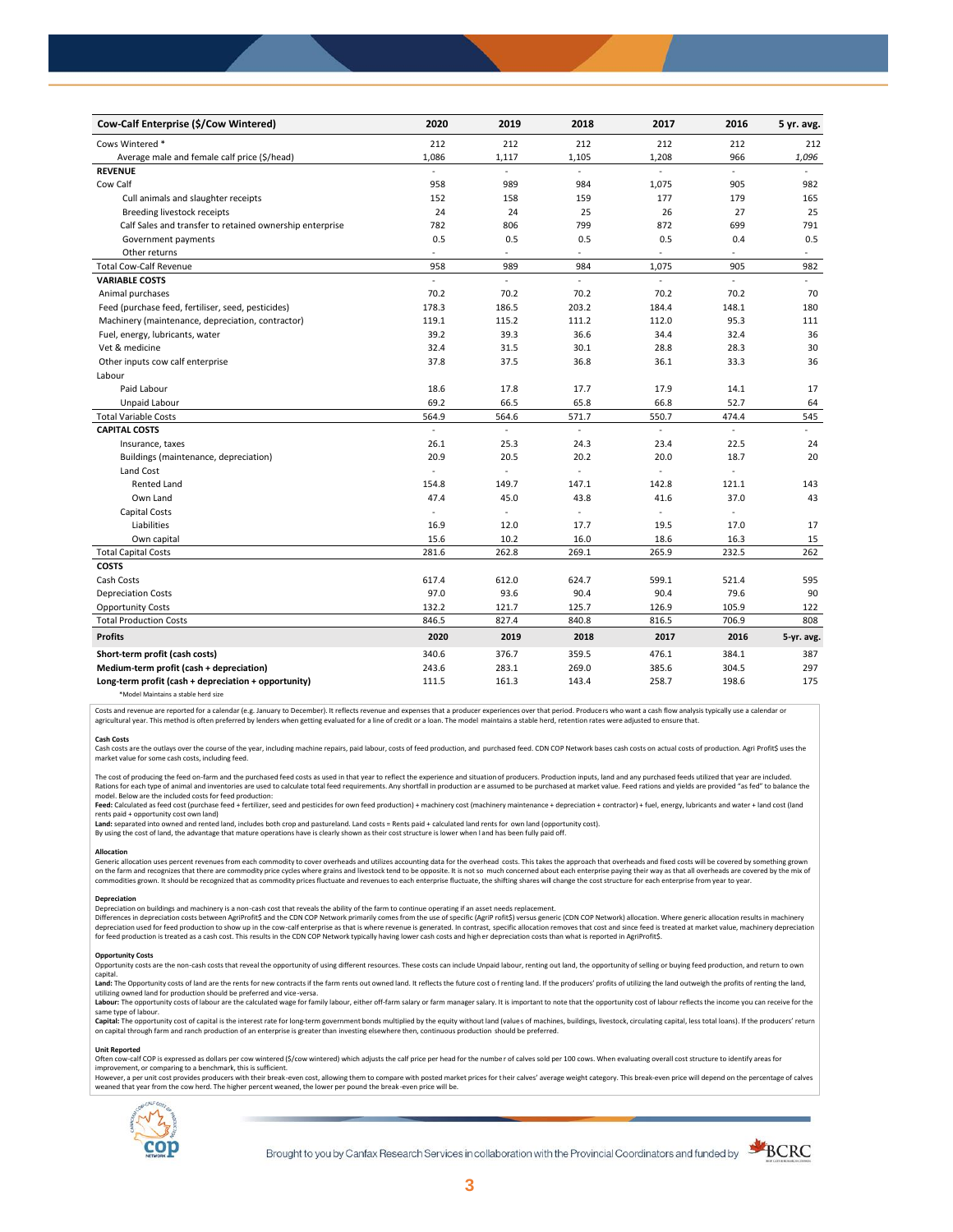| Cow-Calf Enterprise (\$/lb Weaned)                       | 2020                     | 2019                     | 2018                | 2017                     | 2016                     | 5 yr. avg.               |
|----------------------------------------------------------|--------------------------|--------------------------|---------------------|--------------------------|--------------------------|--------------------------|
| <b>Pounds Weaned</b>                                     | 91,790                   | 91,790                   | 91,790              | 91,790                   | 91,790                   | 91,790                   |
| Average male and female weaning weight (lbs)             | 598                      | 598                      | 598                 | 598                      | 598                      |                          |
| Average male and female calf price at weaning (\$/lb)    | 1.82                     | 1.87                     | 1.85                | 2.02                     | 1.61                     | 1.83                     |
| <b>REVENUE</b>                                           | $\mathcal{L}$            | ä,                       | ä,                  | ä,                       | $\mathcal{L}$            |                          |
| Cow Calf Operation                                       | 2.21                     | 2.28                     | 2.27                | 2.48                     | 2.09                     | 2.27                     |
| Cull animals and slaughter receipts                      | 0.35                     | 0.36                     | 0.37                | 0.41                     | 0.41                     | 0.38                     |
| Breeding livestock receipts                              | 0.06                     | 0.06                     | 0.06                | 0.06                     | 0.06                     | 0.06                     |
| Calf Sales and transfer to retained ownership enterprise | 1.80                     | 1.86                     | 1.85                | 2.01                     | 1.61                     | 1.83                     |
| Government payments                                      | 0.00                     | 0.00                     | 0.00                | 0.00                     | 0.00                     | 0.00                     |
| Other returns                                            | $\sim$                   | $\overline{\phantom{a}}$ | $\sim$              | $\overline{\phantom{a}}$ | ٠                        | $\overline{\phantom{a}}$ |
| <b>Total Cow-Calf Revenue</b>                            | 2.21                     | 2.28                     | 2.27                | 2.48                     | 2.09                     | 2.27                     |
| <b>VARIABLE COSTS</b>                                    | $\overline{\phantom{a}}$ | ä,                       | $\blacksquare$      | L.                       | $\overline{\phantom{a}}$ | $\sim$                   |
| Animal purchases                                         | 0.16                     | 0.16                     | 0.16                | 0.16                     | 0.16                     | 0.16                     |
| Feed (purchase feed, fertiliser, seed, pesticides)       | 0.41                     | 0.43                     | 0.47                | 0.43                     | 0.34                     | 0.42                     |
| Machinery (maintenance, depreciation, contractor)        | 0.28                     | 0.27                     | 0.26                | 0.26                     | 0.22                     | 0.26                     |
| Fuel, energy, lubricants, water                          | 0.09                     | 0.09                     | 0.08                | 0.08                     | 0.07                     | 0.08                     |
| Vet & medicine                                           | 0.07                     | 0.07                     | 0.07                | 0.07                     | 0.07                     | 0.07                     |
| Other inputs cow calf enterprise                         | 0.09                     | 0.09                     | 0.09                | 0.08                     | 0.08                     | 0.08                     |
| Labour                                                   |                          |                          |                     |                          |                          |                          |
| Paid Labour                                              | 0.04                     | 0.04                     | 0.04                | 0.04                     | 0.03                     | 0.04                     |
| Unpaid Labour                                            | 0.16                     | 0.15                     | 0.15                | 0.15                     | 0.12                     | 0.15                     |
| <b>Total Variable Costs</b>                              | 1.3                      | 1.3                      | 1.3                 | 1.3                      | 1.1                      | 1.3                      |
| <b>CAPITAL COSTS</b>                                     | $\overline{a}$           | $\overline{a}$           | $\bar{\phantom{a}}$ | ä,                       | L.                       |                          |
| Insurance, taxes                                         | 0.06                     | 0.06                     | 0.06                | 0.05                     | 0.05                     | 0.06                     |
| Buildings (maintenance, depreciation)                    | 0.05                     | 0.05                     | 0.05                | 0.05                     | 0.04                     | 0.05                     |
| Land Cost                                                |                          |                          |                     |                          |                          |                          |
| <b>Rented Land</b>                                       | 0.36                     | 0.35                     | 0.34                | 0.33                     | 0.28                     | 0.33                     |
| Owned Land                                               | 0.11                     | 0.10                     | 0.10                | 0.10                     | 0.09                     | 0.10                     |
| <b>Capital Costs</b>                                     |                          |                          |                     |                          |                          |                          |
| Liabilities                                              | 0.04                     | 0.03                     | 0.04                | 0.05                     | 0.04                     | 0.04                     |
| Own capital                                              | 0.04                     | 0.02                     | 0.04                | 0.04                     | 0.04                     | 0.04                     |
| <b>Total Capital Costs</b>                               | 0.7                      | 0.6                      | 0.6                 | 0.6                      | 0.5                      | 0.6                      |
| <b>COSTS</b>                                             |                          |                          |                     |                          |                          |                          |
| Cash Costs                                               | 1.43                     | 1.41                     | 1.44                | 1.38                     | 1.20                     | 1.37                     |
| <b>Depreciation Costs</b>                                | 0.22                     | 0.22                     | 0.21                | 0.21                     | 0.18                     | 0.21                     |
| <b>Opportunity Costs</b>                                 | 0.31                     | 0.28                     | 0.29                | 0.29                     | 0.24                     | 0.28                     |
| <b>Total Production Costs</b>                            | 1.96                     | 1.91                     | 1.94                | 1.89                     | 1.63                     | 1.87                     |
| <b>Profits</b>                                           | 2020                     | 2019                     | 2018                | 2017                     | 2016                     | 5-yr. avg.               |
| Short-term profit (cash costs)                           | 0.79                     | 0.87                     | 0.83                | 1.10                     | 0.89                     | 0.89                     |
| Medium-term profit (cash + depreciation)                 | 0.56                     | 0.65                     | 0.62                | 0.89                     | 0.70                     | 0.69                     |
| Long-term profit (cash + depreciation + opportunity)     | 0.26                     | 0.37                     | 0.33                | 0.60                     | 0.46                     | 0.40                     |

Costs and revenue are reported for a calendar (e.g. January to December). It reflects revenue and expenses that a producer experiences over that period. Producers who want a cash flow analysis typically use a calendar or<br>a

cash costs are the outlays over the course of the year, including machine repairs, paid labour, costs of feed production, and purchased feed. CDN COP Network bases cash costs on actual costs of production. Agri Profit\$ use

market value for some cash costs, including feed.

The cost of producing the feed on-farm and the purchased feed costs as used in that year to reflect the experience and situation of producers. Production inputs, land and any purchased feeds utilized that year are included model. Below are the included costs for feed production:

Feed: Calculated as feed cost (purchase feed + fertilizer, seed and pesticides for own feed production) + machinery cost (machinery maintenance + depreciation + contractor) + fuel, energy, lubricants and water + land cost

Land: separated into owned and rented land, includes both crop and pastureland. Land costs = Rents paid + calculated land rents for own land (opportunity cost).

By using the cost of land, the advantage that mature operations have is clearly shown as their cost structure is lower when l and has been fully paid off. **Allocation**

Generic allocation uses percent revenues from each commodity to cover overheads and utilizes accounting data for the overhead costs. This takes the approach that overheads and fixed costs will be covered by something grown on the farm and recognizes that there are commodity price cycles where grains and livestock tend to be opposite. It is not so much concerned about each enterprise paying their way as that all overheads are covered by the m **Depreciation**

Depreciation on buildings and machinery is a non-cash cost that reveals the ability of the farm to continue operating if an asset needs replacement.

Differences in depreciation costs between AgriProfit\$ and the CDN COP Network primarily comes from the use of specific (AgriP rofit\$) versus generic (CDN COP Network) allocation. Where generic allocation results in machine

## **Opportunity Costs**

Opportunity costs are the non-cash costs that reveal the opportunity of using different resources. These costs can include Unpaid labour, renting out land, the opportunity of selling or buying feed production, and return t Land: The Opportunity costs of land are the rents for new contracts if the farm rents out owned land. It reflects the future cost of renting land. If the producers' profits of utilizing the land outweigh the profits of ren

utilizing owned land for production should be preferred and vice-versa.<br>**Labour:** The opportunity costs of labour are the calculated wage for family labour, either off-farm salary or farm manager salary. It is important to same type of labour.

Capital: The opportunity cost of capital is the interest rate for long-term government bonds multiplied by the equity without land (values of machines, buildings, livestock, circulating capital, less total loans). If the p on capital through farm and ranch production of an enterprise is greater than investing elsewhere then, continuous production should be preferred. **Unit Reported**

Often cow-calf COP is expressed as dollars per cow wintered (\$/cow wintered) which adjusts the calf price per head for the numbe r of calves sold per 100 cows. When evaluating overall cost structure to identify areas for

improvement, or comparing to a benchmark, this is sufficient.<br>However, a per unit cost provides producers with their break-even cost, allowing them to compare with posted market prices for their calves' average weight cate weaned that year from the cow herd. The higher percent weaned, the lower per pound the break -even price will be.



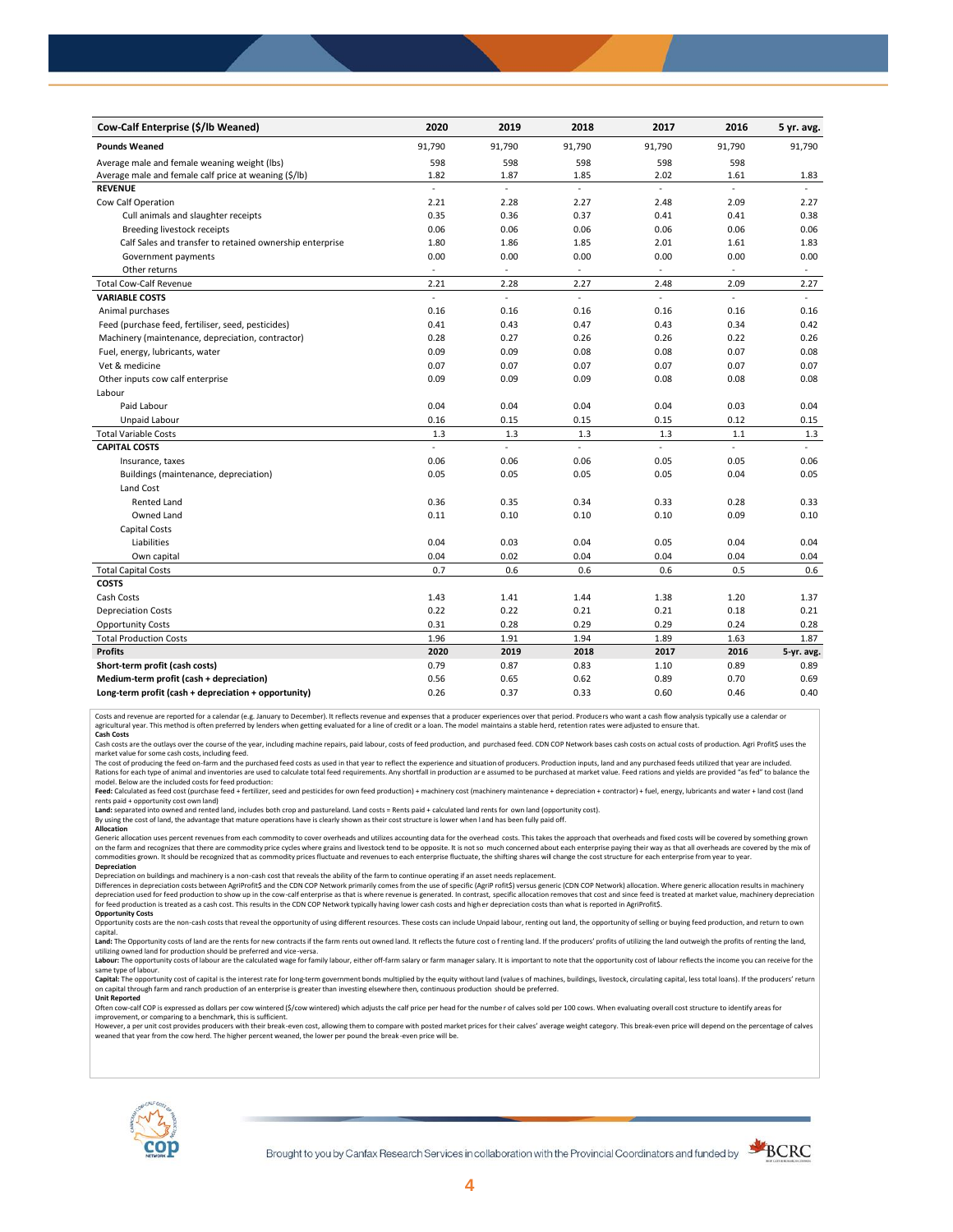| 152<br>152<br>152<br>152<br>152<br>152<br>No. of beef cattle sold per year<br>Note: breeding stock sales are in the cow-calf enterprise<br>Placement weight (lbs)<br>600<br>Sale Weight (lbs)<br>700-720<br>295<br>Days on Feed<br>Average Daily Gain (Ibs/day)<br>2.02<br>2020<br>REVENUE (\$/head Sold)<br>2019<br>2018<br>2017<br>2016<br>5-yr. avg.<br>1,500.97<br>1,519.43<br>Market Returns from Retained Ownership<br>1,496.32<br>1,458.27<br>1,357.43<br>1,784.14<br>Other Returns (Government payments, by-products)<br>$\overline{a}$<br>1,500.97<br>1,496.32<br>1,458.27<br>1,357.43<br>1,784.14<br>1,519.43<br><b>Total Revenue</b><br>Costs (\$/head Sold)<br>2020<br>2019<br>2018<br>2017<br>2016<br>5-yr. avg.<br><b>VARIABLE COSTS</b><br>1,082.96<br>1,117.32<br>1,107.08<br>1,208.07<br>968.08<br>1,096.70<br>Animal purchases<br>Feed (purchase feed, fertiliser, seed, pesticides)<br>169.61<br>172.99<br>167.80<br>150.23<br>182.40<br>168.61<br>164.52<br>155.75<br>147.87<br>133.39<br>153.38<br>150.98<br>Machinery (maintenance, depreciation, contractor)<br>53.82<br>54.18<br>49.90<br>45.32<br>46.70<br>49.98<br>Fuel, energy, lubricants, water<br>Vet & medicine<br>3.09<br>3.03<br>2.87<br>2.74<br>2.69<br>2.88<br>Other inputs<br>44.09<br>43.94<br>42.68<br>39.04<br>41.11<br>42.17<br>Labour<br>Paid Labour<br>29.10<br>27.16<br>26.18<br>22.64<br>27.87<br>26.59<br>Unpaid Labour<br>108.42<br>101.19<br>97.56<br>103.82<br>99.07<br>84.35<br>1,655.59<br>1,675.55<br>1,641.94<br>1,685.78<br>1,526.04<br>1,636.98<br><b>Total Variable Costs</b><br><b>CAPITAL COSTS</b><br>Insurance, taxes<br>3.76<br>3.52<br>3.38<br>2.93<br>3.60<br>3.44<br>19.87<br>19.29<br>18.87<br>17.79<br>19.04<br>18.97<br>Buildings (maintenance, depreciation)<br><b>Land Cost</b><br>33.76<br>32.14<br>31.12<br>27.53<br>29.72<br>30.85<br>Rented Land<br>Owned Land<br>10.33<br>9.67<br>9.27<br>8.02<br>9.07<br>9.27<br><b>Capital Costs</b><br>24.84<br>Liabilities<br>16.64<br>24.62<br>23.49<br>31.88<br>24.29<br>Own capital<br>24.04<br>15.15<br>23.31<br>23.09<br>31.79<br>23.48<br>116.62<br>96.40<br>110.58<br>102.86<br>125.10<br>110.31<br><b>Total Capital Costs</b><br><b>TOTAL COSTS</b><br>Cash Costs<br>1,505.53<br>1,528.71<br>1,510.76<br>1,571.29<br>1,391.73<br>1,501.60<br><b>Depreciation Costs</b><br>123.88<br>117.23<br>111.61<br>101.89<br>114.74<br>113.87<br><b>Opportunity Costs</b><br>142.80<br>126.01<br>130.14<br>115.46<br>144.68<br>131.82<br>Total Production Costs (excludes own capital)<br>1,772.21<br>1,771.95<br>1,752.52<br>1,788.64<br>1,651.15<br>1,747.29<br><b>Profits</b><br>2020<br>2019<br>2018<br>2017<br>2016<br>5-yr. avg.<br>4.84<br>1.93<br>10.50<br>Margin over operating costs<br>5.38<br>4.52<br>5.43<br>(213.21)<br>393.21<br>18.54<br>Short-term profit (cash costs)<br>(3.84)<br>(31.67)<br>(51.79)<br>Medium-term profit (cash + depreciation)<br>278.47<br>(127.72)<br>(148.91)<br>(163.40)<br>(315.10)<br>(95.33)<br>Long-term profit (cash + depreciation + opportunity)<br>(270.52)<br>(274.92)<br>(293.54)<br>(430.56)<br>133.79<br>(227.15)<br>Net Income (\$/head sold)<br>2020<br>2019<br>2018<br>2017<br>2016<br>5-yr. avg.<br>258.15<br>Net Income<br>(174.88)<br>(216.56)<br>(210.15)<br>(340.54)<br>(136.80)<br>(51.01)<br>(99.33)<br>(98.53)<br>(238.67)<br>372.85<br>(22.94)<br>Net Cash Farm Income<br>Labour<br>215<br>207<br>209<br>189<br>237<br>211<br>Paid Labour<br>hours per year<br>1,059<br>1,039<br>Unpaid Labour<br>1,018<br>1,027<br>927<br>1,163<br>hours per year<br>(44)<br>29<br>(14)<br>Return to labour input<br>(16)<br>(18)<br>(21)<br>\$/hour<br>15<br>14<br>15<br>Average wages (paid and calculated)<br>\$/hour<br>16<br>16<br>15 | <b>RETAINED OWNERSHIP</b> | 2020 | 2019 | 2018 | 2017 | 2016 | 5-yr. avg. |
|--------------------------------------------------------------------------------------------------------------------------------------------------------------------------------------------------------------------------------------------------------------------------------------------------------------------------------------------------------------------------------------------------------------------------------------------------------------------------------------------------------------------------------------------------------------------------------------------------------------------------------------------------------------------------------------------------------------------------------------------------------------------------------------------------------------------------------------------------------------------------------------------------------------------------------------------------------------------------------------------------------------------------------------------------------------------------------------------------------------------------------------------------------------------------------------------------------------------------------------------------------------------------------------------------------------------------------------------------------------------------------------------------------------------------------------------------------------------------------------------------------------------------------------------------------------------------------------------------------------------------------------------------------------------------------------------------------------------------------------------------------------------------------------------------------------------------------------------------------------------------------------------------------------------------------------------------------------------------------------------------------------------------------------------------------------------------------------------------------------------------------------------------------------------------------------------------------------------------------------------------------------------------------------------------------------------------------------------------------------------------------------------------------------------------------------------------------------------------------------------------------------------------------------------------------------------------------------------------------------------------------------------------------------------------------------------------------------------------------------------------------------------------------------------------------------------------------------------------------------------------------------------------------------------------------------------------------------------------------------------------------------------------------------------------------------------------------------------------------------------------------------------------------------------------------------------------------------------------------------------------------------------------------------------------------------------------------------------------------------------------------------------------------------------------------------------------------------------------------------------------------------------------------------------------------------------------------------------------------------------------------------------------------------------------------------------------------------------------------------------------------|---------------------------|------|------|------|------|------|------------|
|                                                                                                                                                                                                                                                                                                                                                                                                                                                                                                                                                                                                                                                                                                                                                                                                                                                                                                                                                                                                                                                                                                                                                                                                                                                                                                                                                                                                                                                                                                                                                                                                                                                                                                                                                                                                                                                                                                                                                                                                                                                                                                                                                                                                                                                                                                                                                                                                                                                                                                                                                                                                                                                                                                                                                                                                                                                                                                                                                                                                                                                                                                                                                                                                                                                                                                                                                                                                                                                                                                                                                                                                                                                                                                                                                        |                           |      |      |      |      |      |            |
|                                                                                                                                                                                                                                                                                                                                                                                                                                                                                                                                                                                                                                                                                                                                                                                                                                                                                                                                                                                                                                                                                                                                                                                                                                                                                                                                                                                                                                                                                                                                                                                                                                                                                                                                                                                                                                                                                                                                                                                                                                                                                                                                                                                                                                                                                                                                                                                                                                                                                                                                                                                                                                                                                                                                                                                                                                                                                                                                                                                                                                                                                                                                                                                                                                                                                                                                                                                                                                                                                                                                                                                                                                                                                                                                                        |                           |      |      |      |      |      |            |
|                                                                                                                                                                                                                                                                                                                                                                                                                                                                                                                                                                                                                                                                                                                                                                                                                                                                                                                                                                                                                                                                                                                                                                                                                                                                                                                                                                                                                                                                                                                                                                                                                                                                                                                                                                                                                                                                                                                                                                                                                                                                                                                                                                                                                                                                                                                                                                                                                                                                                                                                                                                                                                                                                                                                                                                                                                                                                                                                                                                                                                                                                                                                                                                                                                                                                                                                                                                                                                                                                                                                                                                                                                                                                                                                                        |                           |      |      |      |      |      |            |
|                                                                                                                                                                                                                                                                                                                                                                                                                                                                                                                                                                                                                                                                                                                                                                                                                                                                                                                                                                                                                                                                                                                                                                                                                                                                                                                                                                                                                                                                                                                                                                                                                                                                                                                                                                                                                                                                                                                                                                                                                                                                                                                                                                                                                                                                                                                                                                                                                                                                                                                                                                                                                                                                                                                                                                                                                                                                                                                                                                                                                                                                                                                                                                                                                                                                                                                                                                                                                                                                                                                                                                                                                                                                                                                                                        |                           |      |      |      |      |      |            |
|                                                                                                                                                                                                                                                                                                                                                                                                                                                                                                                                                                                                                                                                                                                                                                                                                                                                                                                                                                                                                                                                                                                                                                                                                                                                                                                                                                                                                                                                                                                                                                                                                                                                                                                                                                                                                                                                                                                                                                                                                                                                                                                                                                                                                                                                                                                                                                                                                                                                                                                                                                                                                                                                                                                                                                                                                                                                                                                                                                                                                                                                                                                                                                                                                                                                                                                                                                                                                                                                                                                                                                                                                                                                                                                                                        |                           |      |      |      |      |      |            |
|                                                                                                                                                                                                                                                                                                                                                                                                                                                                                                                                                                                                                                                                                                                                                                                                                                                                                                                                                                                                                                                                                                                                                                                                                                                                                                                                                                                                                                                                                                                                                                                                                                                                                                                                                                                                                                                                                                                                                                                                                                                                                                                                                                                                                                                                                                                                                                                                                                                                                                                                                                                                                                                                                                                                                                                                                                                                                                                                                                                                                                                                                                                                                                                                                                                                                                                                                                                                                                                                                                                                                                                                                                                                                                                                                        |                           |      |      |      |      |      |            |
|                                                                                                                                                                                                                                                                                                                                                                                                                                                                                                                                                                                                                                                                                                                                                                                                                                                                                                                                                                                                                                                                                                                                                                                                                                                                                                                                                                                                                                                                                                                                                                                                                                                                                                                                                                                                                                                                                                                                                                                                                                                                                                                                                                                                                                                                                                                                                                                                                                                                                                                                                                                                                                                                                                                                                                                                                                                                                                                                                                                                                                                                                                                                                                                                                                                                                                                                                                                                                                                                                                                                                                                                                                                                                                                                                        |                           |      |      |      |      |      |            |
|                                                                                                                                                                                                                                                                                                                                                                                                                                                                                                                                                                                                                                                                                                                                                                                                                                                                                                                                                                                                                                                                                                                                                                                                                                                                                                                                                                                                                                                                                                                                                                                                                                                                                                                                                                                                                                                                                                                                                                                                                                                                                                                                                                                                                                                                                                                                                                                                                                                                                                                                                                                                                                                                                                                                                                                                                                                                                                                                                                                                                                                                                                                                                                                                                                                                                                                                                                                                                                                                                                                                                                                                                                                                                                                                                        |                           |      |      |      |      |      |            |
|                                                                                                                                                                                                                                                                                                                                                                                                                                                                                                                                                                                                                                                                                                                                                                                                                                                                                                                                                                                                                                                                                                                                                                                                                                                                                                                                                                                                                                                                                                                                                                                                                                                                                                                                                                                                                                                                                                                                                                                                                                                                                                                                                                                                                                                                                                                                                                                                                                                                                                                                                                                                                                                                                                                                                                                                                                                                                                                                                                                                                                                                                                                                                                                                                                                                                                                                                                                                                                                                                                                                                                                                                                                                                                                                                        |                           |      |      |      |      |      |            |
|                                                                                                                                                                                                                                                                                                                                                                                                                                                                                                                                                                                                                                                                                                                                                                                                                                                                                                                                                                                                                                                                                                                                                                                                                                                                                                                                                                                                                                                                                                                                                                                                                                                                                                                                                                                                                                                                                                                                                                                                                                                                                                                                                                                                                                                                                                                                                                                                                                                                                                                                                                                                                                                                                                                                                                                                                                                                                                                                                                                                                                                                                                                                                                                                                                                                                                                                                                                                                                                                                                                                                                                                                                                                                                                                                        |                           |      |      |      |      |      |            |
|                                                                                                                                                                                                                                                                                                                                                                                                                                                                                                                                                                                                                                                                                                                                                                                                                                                                                                                                                                                                                                                                                                                                                                                                                                                                                                                                                                                                                                                                                                                                                                                                                                                                                                                                                                                                                                                                                                                                                                                                                                                                                                                                                                                                                                                                                                                                                                                                                                                                                                                                                                                                                                                                                                                                                                                                                                                                                                                                                                                                                                                                                                                                                                                                                                                                                                                                                                                                                                                                                                                                                                                                                                                                                                                                                        |                           |      |      |      |      |      |            |
|                                                                                                                                                                                                                                                                                                                                                                                                                                                                                                                                                                                                                                                                                                                                                                                                                                                                                                                                                                                                                                                                                                                                                                                                                                                                                                                                                                                                                                                                                                                                                                                                                                                                                                                                                                                                                                                                                                                                                                                                                                                                                                                                                                                                                                                                                                                                                                                                                                                                                                                                                                                                                                                                                                                                                                                                                                                                                                                                                                                                                                                                                                                                                                                                                                                                                                                                                                                                                                                                                                                                                                                                                                                                                                                                                        |                           |      |      |      |      |      |            |
|                                                                                                                                                                                                                                                                                                                                                                                                                                                                                                                                                                                                                                                                                                                                                                                                                                                                                                                                                                                                                                                                                                                                                                                                                                                                                                                                                                                                                                                                                                                                                                                                                                                                                                                                                                                                                                                                                                                                                                                                                                                                                                                                                                                                                                                                                                                                                                                                                                                                                                                                                                                                                                                                                                                                                                                                                                                                                                                                                                                                                                                                                                                                                                                                                                                                                                                                                                                                                                                                                                                                                                                                                                                                                                                                                        |                           |      |      |      |      |      |            |
|                                                                                                                                                                                                                                                                                                                                                                                                                                                                                                                                                                                                                                                                                                                                                                                                                                                                                                                                                                                                                                                                                                                                                                                                                                                                                                                                                                                                                                                                                                                                                                                                                                                                                                                                                                                                                                                                                                                                                                                                                                                                                                                                                                                                                                                                                                                                                                                                                                                                                                                                                                                                                                                                                                                                                                                                                                                                                                                                                                                                                                                                                                                                                                                                                                                                                                                                                                                                                                                                                                                                                                                                                                                                                                                                                        |                           |      |      |      |      |      |            |
|                                                                                                                                                                                                                                                                                                                                                                                                                                                                                                                                                                                                                                                                                                                                                                                                                                                                                                                                                                                                                                                                                                                                                                                                                                                                                                                                                                                                                                                                                                                                                                                                                                                                                                                                                                                                                                                                                                                                                                                                                                                                                                                                                                                                                                                                                                                                                                                                                                                                                                                                                                                                                                                                                                                                                                                                                                                                                                                                                                                                                                                                                                                                                                                                                                                                                                                                                                                                                                                                                                                                                                                                                                                                                                                                                        |                           |      |      |      |      |      |            |
|                                                                                                                                                                                                                                                                                                                                                                                                                                                                                                                                                                                                                                                                                                                                                                                                                                                                                                                                                                                                                                                                                                                                                                                                                                                                                                                                                                                                                                                                                                                                                                                                                                                                                                                                                                                                                                                                                                                                                                                                                                                                                                                                                                                                                                                                                                                                                                                                                                                                                                                                                                                                                                                                                                                                                                                                                                                                                                                                                                                                                                                                                                                                                                                                                                                                                                                                                                                                                                                                                                                                                                                                                                                                                                                                                        |                           |      |      |      |      |      |            |
|                                                                                                                                                                                                                                                                                                                                                                                                                                                                                                                                                                                                                                                                                                                                                                                                                                                                                                                                                                                                                                                                                                                                                                                                                                                                                                                                                                                                                                                                                                                                                                                                                                                                                                                                                                                                                                                                                                                                                                                                                                                                                                                                                                                                                                                                                                                                                                                                                                                                                                                                                                                                                                                                                                                                                                                                                                                                                                                                                                                                                                                                                                                                                                                                                                                                                                                                                                                                                                                                                                                                                                                                                                                                                                                                                        |                           |      |      |      |      |      |            |
|                                                                                                                                                                                                                                                                                                                                                                                                                                                                                                                                                                                                                                                                                                                                                                                                                                                                                                                                                                                                                                                                                                                                                                                                                                                                                                                                                                                                                                                                                                                                                                                                                                                                                                                                                                                                                                                                                                                                                                                                                                                                                                                                                                                                                                                                                                                                                                                                                                                                                                                                                                                                                                                                                                                                                                                                                                                                                                                                                                                                                                                                                                                                                                                                                                                                                                                                                                                                                                                                                                                                                                                                                                                                                                                                                        |                           |      |      |      |      |      |            |
|                                                                                                                                                                                                                                                                                                                                                                                                                                                                                                                                                                                                                                                                                                                                                                                                                                                                                                                                                                                                                                                                                                                                                                                                                                                                                                                                                                                                                                                                                                                                                                                                                                                                                                                                                                                                                                                                                                                                                                                                                                                                                                                                                                                                                                                                                                                                                                                                                                                                                                                                                                                                                                                                                                                                                                                                                                                                                                                                                                                                                                                                                                                                                                                                                                                                                                                                                                                                                                                                                                                                                                                                                                                                                                                                                        |                           |      |      |      |      |      |            |
|                                                                                                                                                                                                                                                                                                                                                                                                                                                                                                                                                                                                                                                                                                                                                                                                                                                                                                                                                                                                                                                                                                                                                                                                                                                                                                                                                                                                                                                                                                                                                                                                                                                                                                                                                                                                                                                                                                                                                                                                                                                                                                                                                                                                                                                                                                                                                                                                                                                                                                                                                                                                                                                                                                                                                                                                                                                                                                                                                                                                                                                                                                                                                                                                                                                                                                                                                                                                                                                                                                                                                                                                                                                                                                                                                        |                           |      |      |      |      |      |            |
|                                                                                                                                                                                                                                                                                                                                                                                                                                                                                                                                                                                                                                                                                                                                                                                                                                                                                                                                                                                                                                                                                                                                                                                                                                                                                                                                                                                                                                                                                                                                                                                                                                                                                                                                                                                                                                                                                                                                                                                                                                                                                                                                                                                                                                                                                                                                                                                                                                                                                                                                                                                                                                                                                                                                                                                                                                                                                                                                                                                                                                                                                                                                                                                                                                                                                                                                                                                                                                                                                                                                                                                                                                                                                                                                                        |                           |      |      |      |      |      |            |
|                                                                                                                                                                                                                                                                                                                                                                                                                                                                                                                                                                                                                                                                                                                                                                                                                                                                                                                                                                                                                                                                                                                                                                                                                                                                                                                                                                                                                                                                                                                                                                                                                                                                                                                                                                                                                                                                                                                                                                                                                                                                                                                                                                                                                                                                                                                                                                                                                                                                                                                                                                                                                                                                                                                                                                                                                                                                                                                                                                                                                                                                                                                                                                                                                                                                                                                                                                                                                                                                                                                                                                                                                                                                                                                                                        |                           |      |      |      |      |      |            |
|                                                                                                                                                                                                                                                                                                                                                                                                                                                                                                                                                                                                                                                                                                                                                                                                                                                                                                                                                                                                                                                                                                                                                                                                                                                                                                                                                                                                                                                                                                                                                                                                                                                                                                                                                                                                                                                                                                                                                                                                                                                                                                                                                                                                                                                                                                                                                                                                                                                                                                                                                                                                                                                                                                                                                                                                                                                                                                                                                                                                                                                                                                                                                                                                                                                                                                                                                                                                                                                                                                                                                                                                                                                                                                                                                        |                           |      |      |      |      |      |            |
|                                                                                                                                                                                                                                                                                                                                                                                                                                                                                                                                                                                                                                                                                                                                                                                                                                                                                                                                                                                                                                                                                                                                                                                                                                                                                                                                                                                                                                                                                                                                                                                                                                                                                                                                                                                                                                                                                                                                                                                                                                                                                                                                                                                                                                                                                                                                                                                                                                                                                                                                                                                                                                                                                                                                                                                                                                                                                                                                                                                                                                                                                                                                                                                                                                                                                                                                                                                                                                                                                                                                                                                                                                                                                                                                                        |                           |      |      |      |      |      |            |
|                                                                                                                                                                                                                                                                                                                                                                                                                                                                                                                                                                                                                                                                                                                                                                                                                                                                                                                                                                                                                                                                                                                                                                                                                                                                                                                                                                                                                                                                                                                                                                                                                                                                                                                                                                                                                                                                                                                                                                                                                                                                                                                                                                                                                                                                                                                                                                                                                                                                                                                                                                                                                                                                                                                                                                                                                                                                                                                                                                                                                                                                                                                                                                                                                                                                                                                                                                                                                                                                                                                                                                                                                                                                                                                                                        |                           |      |      |      |      |      |            |
|                                                                                                                                                                                                                                                                                                                                                                                                                                                                                                                                                                                                                                                                                                                                                                                                                                                                                                                                                                                                                                                                                                                                                                                                                                                                                                                                                                                                                                                                                                                                                                                                                                                                                                                                                                                                                                                                                                                                                                                                                                                                                                                                                                                                                                                                                                                                                                                                                                                                                                                                                                                                                                                                                                                                                                                                                                                                                                                                                                                                                                                                                                                                                                                                                                                                                                                                                                                                                                                                                                                                                                                                                                                                                                                                                        |                           |      |      |      |      |      |            |
|                                                                                                                                                                                                                                                                                                                                                                                                                                                                                                                                                                                                                                                                                                                                                                                                                                                                                                                                                                                                                                                                                                                                                                                                                                                                                                                                                                                                                                                                                                                                                                                                                                                                                                                                                                                                                                                                                                                                                                                                                                                                                                                                                                                                                                                                                                                                                                                                                                                                                                                                                                                                                                                                                                                                                                                                                                                                                                                                                                                                                                                                                                                                                                                                                                                                                                                                                                                                                                                                                                                                                                                                                                                                                                                                                        |                           |      |      |      |      |      |            |
|                                                                                                                                                                                                                                                                                                                                                                                                                                                                                                                                                                                                                                                                                                                                                                                                                                                                                                                                                                                                                                                                                                                                                                                                                                                                                                                                                                                                                                                                                                                                                                                                                                                                                                                                                                                                                                                                                                                                                                                                                                                                                                                                                                                                                                                                                                                                                                                                                                                                                                                                                                                                                                                                                                                                                                                                                                                                                                                                                                                                                                                                                                                                                                                                                                                                                                                                                                                                                                                                                                                                                                                                                                                                                                                                                        |                           |      |      |      |      |      |            |
|                                                                                                                                                                                                                                                                                                                                                                                                                                                                                                                                                                                                                                                                                                                                                                                                                                                                                                                                                                                                                                                                                                                                                                                                                                                                                                                                                                                                                                                                                                                                                                                                                                                                                                                                                                                                                                                                                                                                                                                                                                                                                                                                                                                                                                                                                                                                                                                                                                                                                                                                                                                                                                                                                                                                                                                                                                                                                                                                                                                                                                                                                                                                                                                                                                                                                                                                                                                                                                                                                                                                                                                                                                                                                                                                                        |                           |      |      |      |      |      |            |
|                                                                                                                                                                                                                                                                                                                                                                                                                                                                                                                                                                                                                                                                                                                                                                                                                                                                                                                                                                                                                                                                                                                                                                                                                                                                                                                                                                                                                                                                                                                                                                                                                                                                                                                                                                                                                                                                                                                                                                                                                                                                                                                                                                                                                                                                                                                                                                                                                                                                                                                                                                                                                                                                                                                                                                                                                                                                                                                                                                                                                                                                                                                                                                                                                                                                                                                                                                                                                                                                                                                                                                                                                                                                                                                                                        |                           |      |      |      |      |      |            |
|                                                                                                                                                                                                                                                                                                                                                                                                                                                                                                                                                                                                                                                                                                                                                                                                                                                                                                                                                                                                                                                                                                                                                                                                                                                                                                                                                                                                                                                                                                                                                                                                                                                                                                                                                                                                                                                                                                                                                                                                                                                                                                                                                                                                                                                                                                                                                                                                                                                                                                                                                                                                                                                                                                                                                                                                                                                                                                                                                                                                                                                                                                                                                                                                                                                                                                                                                                                                                                                                                                                                                                                                                                                                                                                                                        |                           |      |      |      |      |      |            |
|                                                                                                                                                                                                                                                                                                                                                                                                                                                                                                                                                                                                                                                                                                                                                                                                                                                                                                                                                                                                                                                                                                                                                                                                                                                                                                                                                                                                                                                                                                                                                                                                                                                                                                                                                                                                                                                                                                                                                                                                                                                                                                                                                                                                                                                                                                                                                                                                                                                                                                                                                                                                                                                                                                                                                                                                                                                                                                                                                                                                                                                                                                                                                                                                                                                                                                                                                                                                                                                                                                                                                                                                                                                                                                                                                        |                           |      |      |      |      |      |            |
|                                                                                                                                                                                                                                                                                                                                                                                                                                                                                                                                                                                                                                                                                                                                                                                                                                                                                                                                                                                                                                                                                                                                                                                                                                                                                                                                                                                                                                                                                                                                                                                                                                                                                                                                                                                                                                                                                                                                                                                                                                                                                                                                                                                                                                                                                                                                                                                                                                                                                                                                                                                                                                                                                                                                                                                                                                                                                                                                                                                                                                                                                                                                                                                                                                                                                                                                                                                                                                                                                                                                                                                                                                                                                                                                                        |                           |      |      |      |      |      |            |
|                                                                                                                                                                                                                                                                                                                                                                                                                                                                                                                                                                                                                                                                                                                                                                                                                                                                                                                                                                                                                                                                                                                                                                                                                                                                                                                                                                                                                                                                                                                                                                                                                                                                                                                                                                                                                                                                                                                                                                                                                                                                                                                                                                                                                                                                                                                                                                                                                                                                                                                                                                                                                                                                                                                                                                                                                                                                                                                                                                                                                                                                                                                                                                                                                                                                                                                                                                                                                                                                                                                                                                                                                                                                                                                                                        |                           |      |      |      |      |      |            |
|                                                                                                                                                                                                                                                                                                                                                                                                                                                                                                                                                                                                                                                                                                                                                                                                                                                                                                                                                                                                                                                                                                                                                                                                                                                                                                                                                                                                                                                                                                                                                                                                                                                                                                                                                                                                                                                                                                                                                                                                                                                                                                                                                                                                                                                                                                                                                                                                                                                                                                                                                                                                                                                                                                                                                                                                                                                                                                                                                                                                                                                                                                                                                                                                                                                                                                                                                                                                                                                                                                                                                                                                                                                                                                                                                        |                           |      |      |      |      |      |            |
|                                                                                                                                                                                                                                                                                                                                                                                                                                                                                                                                                                                                                                                                                                                                                                                                                                                                                                                                                                                                                                                                                                                                                                                                                                                                                                                                                                                                                                                                                                                                                                                                                                                                                                                                                                                                                                                                                                                                                                                                                                                                                                                                                                                                                                                                                                                                                                                                                                                                                                                                                                                                                                                                                                                                                                                                                                                                                                                                                                                                                                                                                                                                                                                                                                                                                                                                                                                                                                                                                                                                                                                                                                                                                                                                                        |                           |      |      |      |      |      |            |
|                                                                                                                                                                                                                                                                                                                                                                                                                                                                                                                                                                                                                                                                                                                                                                                                                                                                                                                                                                                                                                                                                                                                                                                                                                                                                                                                                                                                                                                                                                                                                                                                                                                                                                                                                                                                                                                                                                                                                                                                                                                                                                                                                                                                                                                                                                                                                                                                                                                                                                                                                                                                                                                                                                                                                                                                                                                                                                                                                                                                                                                                                                                                                                                                                                                                                                                                                                                                                                                                                                                                                                                                                                                                                                                                                        |                           |      |      |      |      |      |            |
|                                                                                                                                                                                                                                                                                                                                                                                                                                                                                                                                                                                                                                                                                                                                                                                                                                                                                                                                                                                                                                                                                                                                                                                                                                                                                                                                                                                                                                                                                                                                                                                                                                                                                                                                                                                                                                                                                                                                                                                                                                                                                                                                                                                                                                                                                                                                                                                                                                                                                                                                                                                                                                                                                                                                                                                                                                                                                                                                                                                                                                                                                                                                                                                                                                                                                                                                                                                                                                                                                                                                                                                                                                                                                                                                                        |                           |      |      |      |      |      |            |
|                                                                                                                                                                                                                                                                                                                                                                                                                                                                                                                                                                                                                                                                                                                                                                                                                                                                                                                                                                                                                                                                                                                                                                                                                                                                                                                                                                                                                                                                                                                                                                                                                                                                                                                                                                                                                                                                                                                                                                                                                                                                                                                                                                                                                                                                                                                                                                                                                                                                                                                                                                                                                                                                                                                                                                                                                                                                                                                                                                                                                                                                                                                                                                                                                                                                                                                                                                                                                                                                                                                                                                                                                                                                                                                                                        |                           |      |      |      |      |      |            |
|                                                                                                                                                                                                                                                                                                                                                                                                                                                                                                                                                                                                                                                                                                                                                                                                                                                                                                                                                                                                                                                                                                                                                                                                                                                                                                                                                                                                                                                                                                                                                                                                                                                                                                                                                                                                                                                                                                                                                                                                                                                                                                                                                                                                                                                                                                                                                                                                                                                                                                                                                                                                                                                                                                                                                                                                                                                                                                                                                                                                                                                                                                                                                                                                                                                                                                                                                                                                                                                                                                                                                                                                                                                                                                                                                        |                           |      |      |      |      |      |            |
|                                                                                                                                                                                                                                                                                                                                                                                                                                                                                                                                                                                                                                                                                                                                                                                                                                                                                                                                                                                                                                                                                                                                                                                                                                                                                                                                                                                                                                                                                                                                                                                                                                                                                                                                                                                                                                                                                                                                                                                                                                                                                                                                                                                                                                                                                                                                                                                                                                                                                                                                                                                                                                                                                                                                                                                                                                                                                                                                                                                                                                                                                                                                                                                                                                                                                                                                                                                                                                                                                                                                                                                                                                                                                                                                                        |                           |      |      |      |      |      |            |
|                                                                                                                                                                                                                                                                                                                                                                                                                                                                                                                                                                                                                                                                                                                                                                                                                                                                                                                                                                                                                                                                                                                                                                                                                                                                                                                                                                                                                                                                                                                                                                                                                                                                                                                                                                                                                                                                                                                                                                                                                                                                                                                                                                                                                                                                                                                                                                                                                                                                                                                                                                                                                                                                                                                                                                                                                                                                                                                                                                                                                                                                                                                                                                                                                                                                                                                                                                                                                                                                                                                                                                                                                                                                                                                                                        |                           |      |      |      |      |      |            |
|                                                                                                                                                                                                                                                                                                                                                                                                                                                                                                                                                                                                                                                                                                                                                                                                                                                                                                                                                                                                                                                                                                                                                                                                                                                                                                                                                                                                                                                                                                                                                                                                                                                                                                                                                                                                                                                                                                                                                                                                                                                                                                                                                                                                                                                                                                                                                                                                                                                                                                                                                                                                                                                                                                                                                                                                                                                                                                                                                                                                                                                                                                                                                                                                                                                                                                                                                                                                                                                                                                                                                                                                                                                                                                                                                        |                           |      |      |      |      |      |            |
|                                                                                                                                                                                                                                                                                                                                                                                                                                                                                                                                                                                                                                                                                                                                                                                                                                                                                                                                                                                                                                                                                                                                                                                                                                                                                                                                                                                                                                                                                                                                                                                                                                                                                                                                                                                                                                                                                                                                                                                                                                                                                                                                                                                                                                                                                                                                                                                                                                                                                                                                                                                                                                                                                                                                                                                                                                                                                                                                                                                                                                                                                                                                                                                                                                                                                                                                                                                                                                                                                                                                                                                                                                                                                                                                                        |                           |      |      |      |      |      |            |
|                                                                                                                                                                                                                                                                                                                                                                                                                                                                                                                                                                                                                                                                                                                                                                                                                                                                                                                                                                                                                                                                                                                                                                                                                                                                                                                                                                                                                                                                                                                                                                                                                                                                                                                                                                                                                                                                                                                                                                                                                                                                                                                                                                                                                                                                                                                                                                                                                                                                                                                                                                                                                                                                                                                                                                                                                                                                                                                                                                                                                                                                                                                                                                                                                                                                                                                                                                                                                                                                                                                                                                                                                                                                                                                                                        |                           |      |      |      |      |      |            |
|                                                                                                                                                                                                                                                                                                                                                                                                                                                                                                                                                                                                                                                                                                                                                                                                                                                                                                                                                                                                                                                                                                                                                                                                                                                                                                                                                                                                                                                                                                                                                                                                                                                                                                                                                                                                                                                                                                                                                                                                                                                                                                                                                                                                                                                                                                                                                                                                                                                                                                                                                                                                                                                                                                                                                                                                                                                                                                                                                                                                                                                                                                                                                                                                                                                                                                                                                                                                                                                                                                                                                                                                                                                                                                                                                        |                           |      |      |      |      |      |            |
|                                                                                                                                                                                                                                                                                                                                                                                                                                                                                                                                                                                                                                                                                                                                                                                                                                                                                                                                                                                                                                                                                                                                                                                                                                                                                                                                                                                                                                                                                                                                                                                                                                                                                                                                                                                                                                                                                                                                                                                                                                                                                                                                                                                                                                                                                                                                                                                                                                                                                                                                                                                                                                                                                                                                                                                                                                                                                                                                                                                                                                                                                                                                                                                                                                                                                                                                                                                                                                                                                                                                                                                                                                                                                                                                                        |                           |      |      |      |      |      |            |
|                                                                                                                                                                                                                                                                                                                                                                                                                                                                                                                                                                                                                                                                                                                                                                                                                                                                                                                                                                                                                                                                                                                                                                                                                                                                                                                                                                                                                                                                                                                                                                                                                                                                                                                                                                                                                                                                                                                                                                                                                                                                                                                                                                                                                                                                                                                                                                                                                                                                                                                                                                                                                                                                                                                                                                                                                                                                                                                                                                                                                                                                                                                                                                                                                                                                                                                                                                                                                                                                                                                                                                                                                                                                                                                                                        |                           |      |      |      |      |      |            |
|                                                                                                                                                                                                                                                                                                                                                                                                                                                                                                                                                                                                                                                                                                                                                                                                                                                                                                                                                                                                                                                                                                                                                                                                                                                                                                                                                                                                                                                                                                                                                                                                                                                                                                                                                                                                                                                                                                                                                                                                                                                                                                                                                                                                                                                                                                                                                                                                                                                                                                                                                                                                                                                                                                                                                                                                                                                                                                                                                                                                                                                                                                                                                                                                                                                                                                                                                                                                                                                                                                                                                                                                                                                                                                                                                        |                           |      |      |      |      |      |            |
|                                                                                                                                                                                                                                                                                                                                                                                                                                                                                                                                                                                                                                                                                                                                                                                                                                                                                                                                                                                                                                                                                                                                                                                                                                                                                                                                                                                                                                                                                                                                                                                                                                                                                                                                                                                                                                                                                                                                                                                                                                                                                                                                                                                                                                                                                                                                                                                                                                                                                                                                                                                                                                                                                                                                                                                                                                                                                                                                                                                                                                                                                                                                                                                                                                                                                                                                                                                                                                                                                                                                                                                                                                                                                                                                                        |                           |      |      |      |      |      |            |
|                                                                                                                                                                                                                                                                                                                                                                                                                                                                                                                                                                                                                                                                                                                                                                                                                                                                                                                                                                                                                                                                                                                                                                                                                                                                                                                                                                                                                                                                                                                                                                                                                                                                                                                                                                                                                                                                                                                                                                                                                                                                                                                                                                                                                                                                                                                                                                                                                                                                                                                                                                                                                                                                                                                                                                                                                                                                                                                                                                                                                                                                                                                                                                                                                                                                                                                                                                                                                                                                                                                                                                                                                                                                                                                                                        |                           |      |      |      |      |      |            |
|                                                                                                                                                                                                                                                                                                                                                                                                                                                                                                                                                                                                                                                                                                                                                                                                                                                                                                                                                                                                                                                                                                                                                                                                                                                                                                                                                                                                                                                                                                                                                                                                                                                                                                                                                                                                                                                                                                                                                                                                                                                                                                                                                                                                                                                                                                                                                                                                                                                                                                                                                                                                                                                                                                                                                                                                                                                                                                                                                                                                                                                                                                                                                                                                                                                                                                                                                                                                                                                                                                                                                                                                                                                                                                                                                        |                           |      |      |      |      |      |            |

| <b>Margin over Operating Costs</b> |            | <b>Cost of Production</b> |          |          | <b>Retained Ownership Net income</b> |        |            |
|------------------------------------|------------|---------------------------|----------|----------|--------------------------------------|--------|------------|
| Net Cash Farm Income               | S per year | 7.753                     | (15.098) | 14.977)  | (36.277)                             | 56.673 | (3, 486)   |
| Net Income                         | S per year | 26,582)                   | (32.917) | (31.942) | (51, 762)                            | 39.238 | (20,793    |
| Net Income (annual total)          |            | 2020                      | 2019     | 2018     | 2017                                 | 2016   | 5-yr. avg. |



NOTE: Feed costs are based on cost of production if homegrown.



Brought to you by Canfax Research Services in collaboration with the Provincial Coordinators and funded by



**avg.**